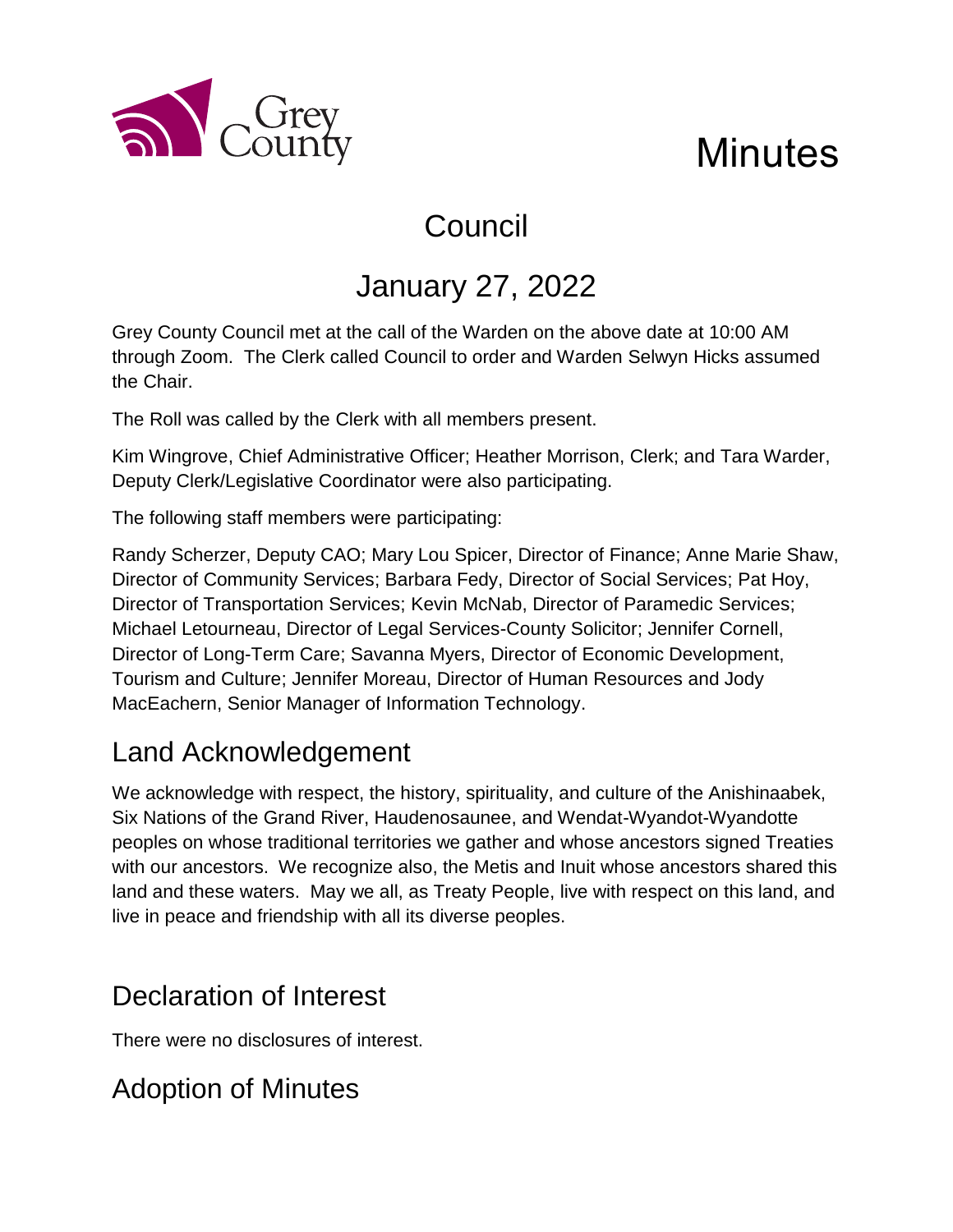*CC15-22* Moved by: Councillor Bordignon Seconded by: Councillor Keaveney

**That the minutes of the County Council meeting and Committee of the Whole meeting dated January 13, 2022 and the resolutions contained therein be adopted as presented.**

Carried

*CC16-22* Moved by: Councillor Robinson Seconded by: Councillor O'Leary

**That the Long Term Care Committee of Management minutes dated January 18, 2022 be adopted as presented; and**

**That the following resolutions contained therein be endorsed:**

- **i. That report LTCR-CM-01-22 regarding a Long-Term Care Operational Report dated October 15 – December 14, 2021 be received for information.**
- **ii. That Report LTCR-CM-02-22 regarding a long term care Covid-19 update be received for information.**
- **iii. That Report LTCR-CM-03-22 titled 2021 Long Term Care Write Off of Uncollectible Accounts be received; and**

**That the recommended write offs in the amount of \$28,701 as outlined in the report be approved.**

Carried

### Good News and Celebrations

Councillor Clumpus noted that Meaford has been the subject of an online article on businessview.com highlighting the business community within Meaford. She then thanked staff on the efforts they have put forward in preparation for Grey County's budget deliberations. Meaford recently went through its budget process and are pleased with the results. With additional funding from the Ontario Community Infrastructure Fund and incorporating the County's levy, the Meaford budget will be coming in under 4%.

Councillor Desai took a moment to thank the many volunteers who maintain recreational trails throughout Grey County for residents and visitors alike. He further noted that Grey Highlands will recognize February as Black History Month.

Councillor Soever noted that the Rural Ontario Municipal Association (ROMA) conference was successful. Six delegations were held and all were well received. He